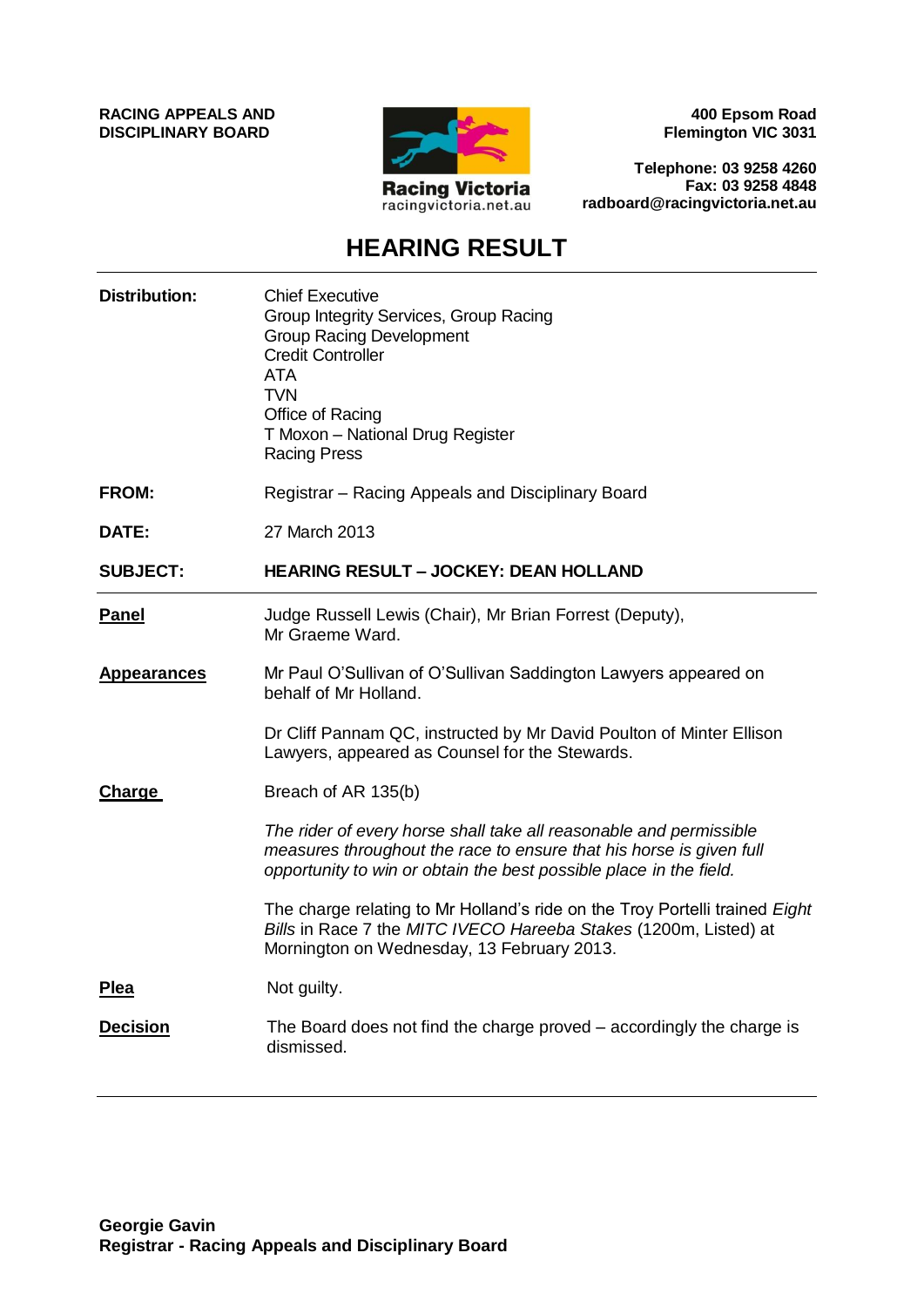# **TRANSCRIPT OF PROCEEDINGS**

### **RACING APPEALS AND DISCIPLINARY BOARD**

\_\_\_\_\_\_\_\_\_\_\_\_\_\_\_\_\_\_\_\_\_\_\_\_\_\_\_\_\_\_\_\_\_\_\_\_\_\_\_\_\_\_\_\_\_\_\_\_\_\_\_\_\_\_\_\_\_\_\_\_\_\_\_

**HIS HONOUR JUDGE R.P.L. LEWIS, Chairman MR B. FORREST MR G. WARD**

#### **EXTRACT OF PROCEEDINGS**

**DECISION**

## **IN THE MATTER OF THE MITC IVECO HAREEBA STAKES (LISTED) OVER 1200 METRES AT MORNINGTON ON 13/2/13**

**JOCKEY: DEAN HOLLAND**

#### **MELBOURNE**

#### **WEDNESDAY, 27 MARCH 2013**

DR C.L. PANNAM QC appeared on behalf of the RVL Stewards

MR P. O'SULLIVAN appeared on behalf of Mr D. Holland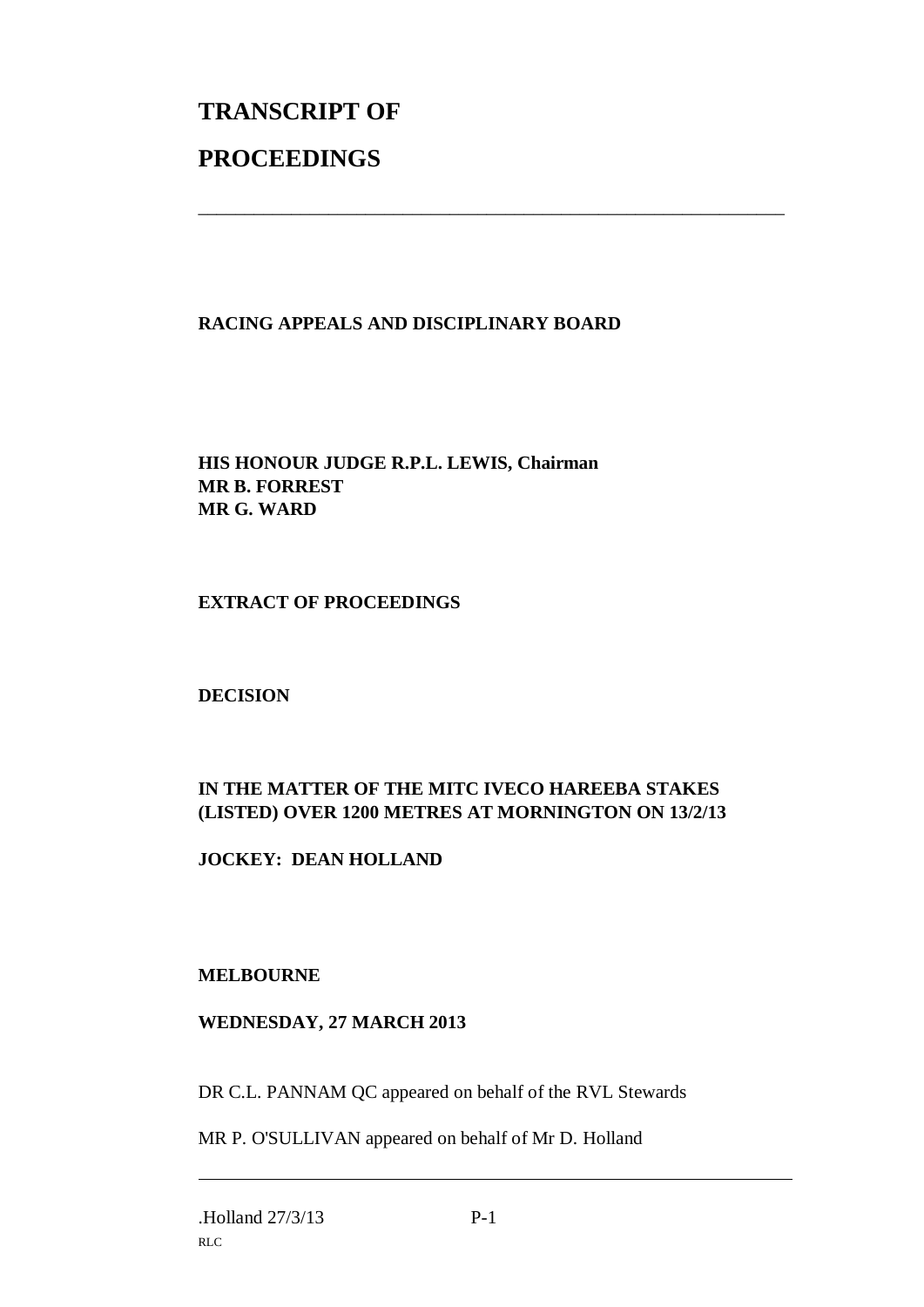CHAIRMAN: In this case, Dean Holland has been charged with a breach of Australian Rule of Racing 135(b). The particulars of the charge are set out in the amended particulars filed this day. The particulars in essence make two allegations; (1) that Dean Holland defiantly failed to obey clear instructions given to him by trainer Portelli; (2) that deliberate failure to obey instructions was confirmed by the manner in which he rode the horse, Eight Bills, from the time it left the barrier.

The Stewards, represented by Dr Pannam, put it that Holland's intention was at all times to ignore, indeed defy the instructions and ride the horse forward to obtain a position near the lead. If the Board is satisfied that that was the situation, Dr Pannam submits that Holland's ride was culpable and not an error of judgment and therefore the charge has been proved. Mr O'Sullivan, who appeared for Holland, submits that the Board could not be satisfied as to what the precise instructions were.

Be that as it may, the Board is satisfied that Holland's understanding of the instructions was different from Portelli's understanding of his, Portelli's, instructions, in that Holland proposed a plan with which Portelli agreed but he, Portelli, added the rider that Holland was "to keep going back until he got in".

The Board is not satisfied that there was a clear understanding between the parties as to what the instructions were. In Portelli's mind, the instructions were clear. On the other hand, Holland was of the belief that his plan had been acquiesced in by Portelli, particularly as he believed that speed would come